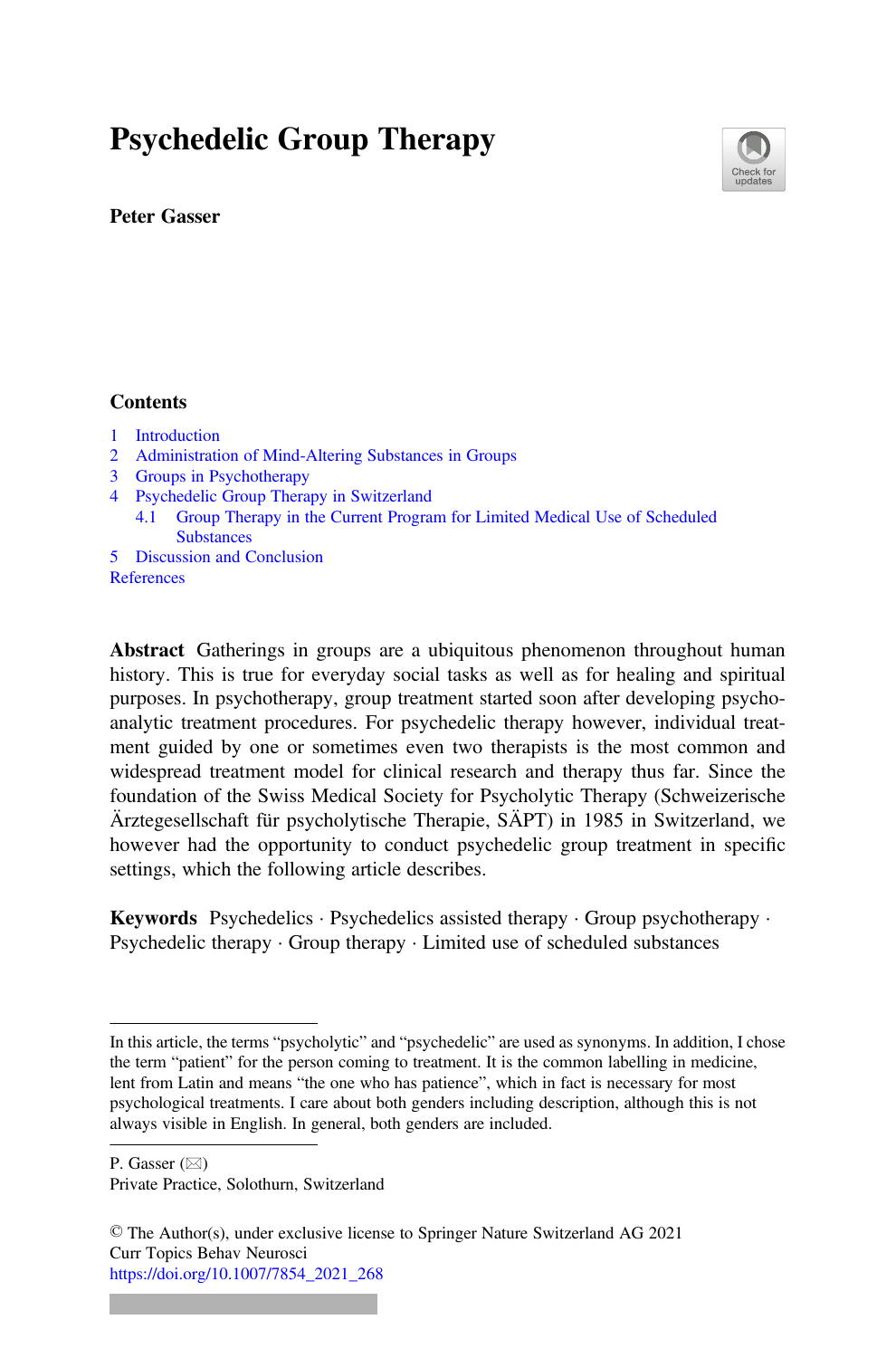### <span id="page-1-0"></span>1 Introduction

Group therapy is a well-investigated field of psychotherapy (Rutan [1993](#page-11-1); Yalom [1995\)](#page-11-2) and psychoanalytic group therapy has been practiced for over one hundred years now. Psychoanalytic groups, humanistic encounter groups (e.g., theme-centred interaction) and self-help groups (e.g., "Alcoholics Anonymous") have shown their usefulness and efficacy over decades (Barkowski et al. [2020;](#page-11-3) McDermut et al. [2001\)](#page-11-4).

But, does this apply for psychedelic therapy groups as well? What is common to, and what is different from, groups where no altered states of consciousness occur and no substances are used as catalysts for the psychotherapeutic process are given?

When colleagues with different academic backgrounds hear that we conduct psychedelic group therapy in Switzerland, they normally react curious, puzzled, or astonished. Often the first and doubtful question in response to that information is whether that can work at all. They ask: "What about disturbing other participants when emotional or cathartic expression happens?", "How to provide safety for all?", "How can one support individual inner processes in a group setting?" There is a long list of critical and curious questions that must be addressed and of course answered in a scientific or at least satisfying and comprehensible way.

Up until today there is a lack of evidence-based data which can show safety and efficacy of psychedelic group therapy, and thus the reader looking for hard scientific data might be disappointed after having read this chapter.

What I put together in this article is a track record of our experiences from 2016–2020 when we conducted psychedelic group therapy in Switzerland as part of the so-called compassionate use program, i.e. the psychedelics assisted therapy (LSD; MDMA and Psilocybin) based on individual permissions by the Swiss Federal Office for Public Health (Bundesamt für Gesundheit, BAG) (Gasser [2017\)](#page-11-5).

To the best of my knowledge, this is currently the only legal psychedelic group psychotherapy in the world in the sense that the administration of the psychedelic substance happens within the group.

### <span id="page-1-1"></span>2 Administration of Mind-Altering Substances in Groups

In ancient cultures, the ingestion of mind-altering substances has a long tradition (Eliade [1974;](#page-11-6) Harner [1990](#page-11-7)). Indigenous cultures incorporated rituals with the intake of these substances for healing and religious purposes with no strong distinction between the two. We know from anthropologic research that there were several forms of rituals. At times, the healer (shaman, curandero or curandera) was the only person who ingested the mind-altering substance and the sick person with or without his family were soberly present while the healing ritual went on. It is believed that certain levels of consciousness or layers of the cosmology of that society only can be entered by the Shaman (Homan [2011](#page-11-8)). However, often the community gathered for healing or religious rituals and all participants including the shaman took the sacred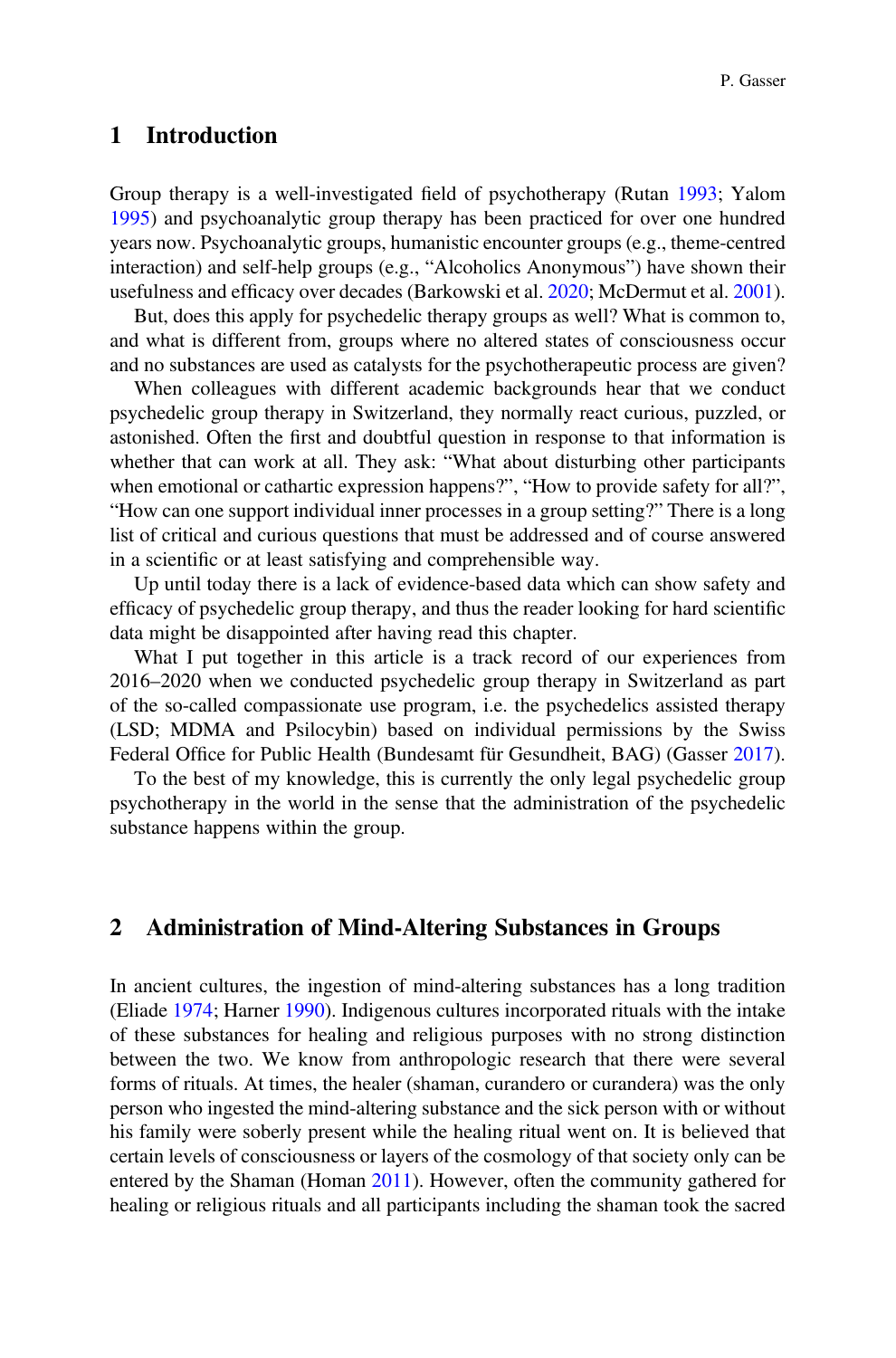substances such as psilocybin, ayahuasca, mescaline and others (Liggenstorfer and Raetsch [1996](#page-11-9)). It is obvious that such rituals served functions such as community building and community preservation. Group rituals are known in indigenous cultures in North and South America, Siberia and other parts of the world (Eliade [1974\)](#page-11-6).

Recreational group gatherings and self-administration of psychedelic drugs started at times when the substances were not banned yet and continued to happen in underground settings for purposes of the so-called psychonautic exploration of the realms of psychedelic experiences as well as therapeutic and healing purposes. Books like "The Secret Chief" by M. J. Stolaroff [\(1997](#page-11-10)) and "Therapy with Substance" by F. Meckel Fischer [\(2015](#page-11-11)) show the existence and the structure of such underground group meetings.

Religious groups like the Native American Church, Santo Daime and Uniao do Vegetal have been given permission to practice their rituals with peyote or ayahuasca in Brazil, in the USA and the Netherlands mostly based on religious freedom laws. In Peru the use of ayahuasca is legitimate as a traditional indigenous medicine. Meetings and rituals of these communities happen in groups, since they are part of a common spiritual experience involving the ingestion of a sacred substance, chanting and celebrating the common rituals. Religious rituals are centred around a communion and connection with the divine, while psychotherapy is focused on individual improvement by reduction of suffering from psychological distress, psychosomatic symptoms or resolving personal conflictual situations.

Trope and collaborators ([2019\)](#page-11-12) published a systematic review of scientific publications with psychedelic group therapy. This shows that administration of psychedelic substances in a group setting even in western medicine started to a little extent in the 1950s and stopped in the late 1960s like almost all human research and therapy with psychedelics due to the worldwide ban of LSD, Psilocybin and others.

# <span id="page-2-0"></span>3 Groups in Psychotherapy

Many psychological symptoms and difficulties are born out of dysfunctional relationships, and it is obvious to therapists that these symptoms and difficulties need helpful, good relationships to improve or heal. Grawe et al. ([1994](#page-11-13)) undertook a comprehensive meta-analysis of psychotherapy research showing that the relationship between therapist and patient is the first among five main factors of efficacy in psychotherapy. More recent publications (Wampold [2015\)](#page-11-14) confirm the value of the therapeutic relationship among common beneficial factors for psychotherapy.

Yalom ([1995\)](#page-11-2) sees one of the great values of group therapy in "interpersonal learning", the first of 12 general categories of efficacy factors in group psychotherapy.

However, even though the usefulness and therapeutic value of group therapy and group encounter have been shown in many studies, patients often hesitate to accept a group therapy as their proposed treatment method. Yalom ([2005](#page-11-15)) dedicated a whole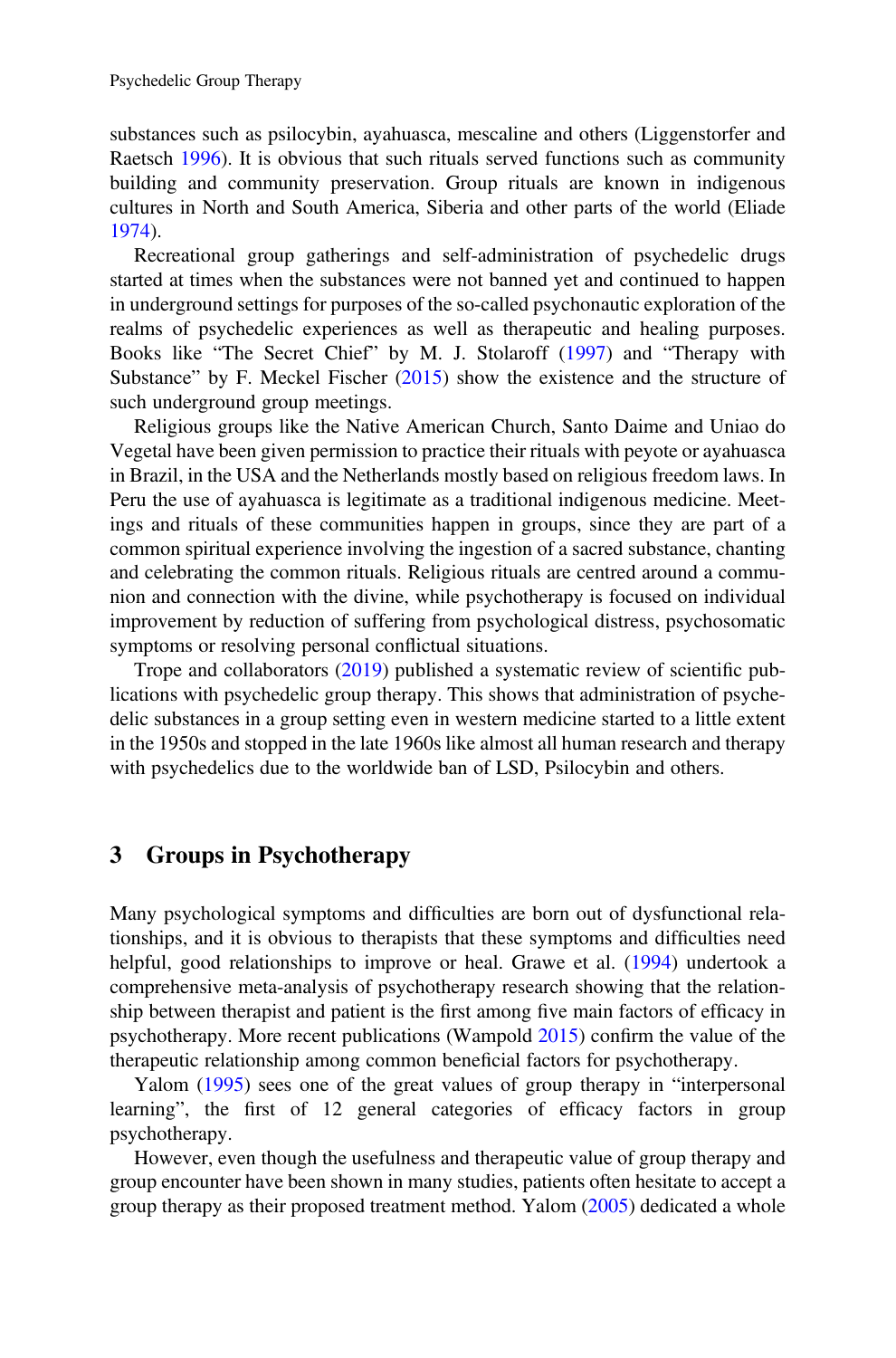novel "The Schopenhauer Cure" to the long lasting ambivalence of the protagonist to participate in a group therapy.

When I introduce the group setting to my patients, their hesitation to join a psychedelic group setting is often emotional, expressed by concerns like "I already have to deal with my own problems, why on earth should I listen to ten other patients having problems themselves?" Other typical questions are "Will that pull me down?", "Isn't it contagious when I learn about the suffering of all the other participants?", "What happens when I have to cry or shout in the presence of others?" And as well the other way round: "What happens to me when I am amidst a deep inner process and someone else starts crying loudly?"

Of course, these questions are completely understandable and I have to find ways to answer them that satisfy the patients so that she or he can accept to participate in a psychedelic group treatment.

The following anecdote is a part of a patient's personal report after her first workshop on Nov 8th, 2018 with MDMA (125 mg): "... I returned home in the evening (after the first preparatory meeting), full of doubt if the decision to engage in this thing (i.e. the group therapy with MDMA) was good. The many participants which I don't know and the atmosphere that I experienced as burdensome, all this was discouraging and I wondered if a psycholytic therapy could be counterproductive for me...". The next day when taking MDMA, she had both pleasant and challenging moments. On the same evening, she had a difficult argument with her partner which kept her awake at night. She described in her report: "... I wasn't in the mood at all to participate in the upcoming sharing. I felt burdened after the argument with T, and I was tired and depressed.  $\dots$ ". But then, after the sharing in the group: "... How fortunate that there was a sharing round. To learn what and how the others in the group experienced and to listen to the feedback they gave each other was extremely valuable. I would not have wanted to miss their mutual sharing of experiences, nor my own one. I am proud and grateful that I participated in this workshop". This report following her first experience of psychedelic group therapy highlights the radical change in how she experienced the group situation, and how her trust was built. She continued the therapy with five more MDMA experiences and being a member of the group was no longer questioned.

The fear of being inhibited by listening to all the problems of others and the threat of being intimidated when showing their personal failures, problems and conflicts within a group very often needs a longer time for providing information and addressing the fears, so that the patient can finally agree to participate. Normally patients don't need as much time as Yalom's protagonist in the novel, who spent a lot of time to withdraw from interpersonal experiences by explaining this with his philosophical rationale.

The first group experiences often are trust building so that the possibilities for interpersonal learning may become evident as a direct experience not for patients but also for trainees of a learning group.

The following is an excerpt from a personal report of a colleague who participated in a SÄPT training group for therapists from 1989–1992: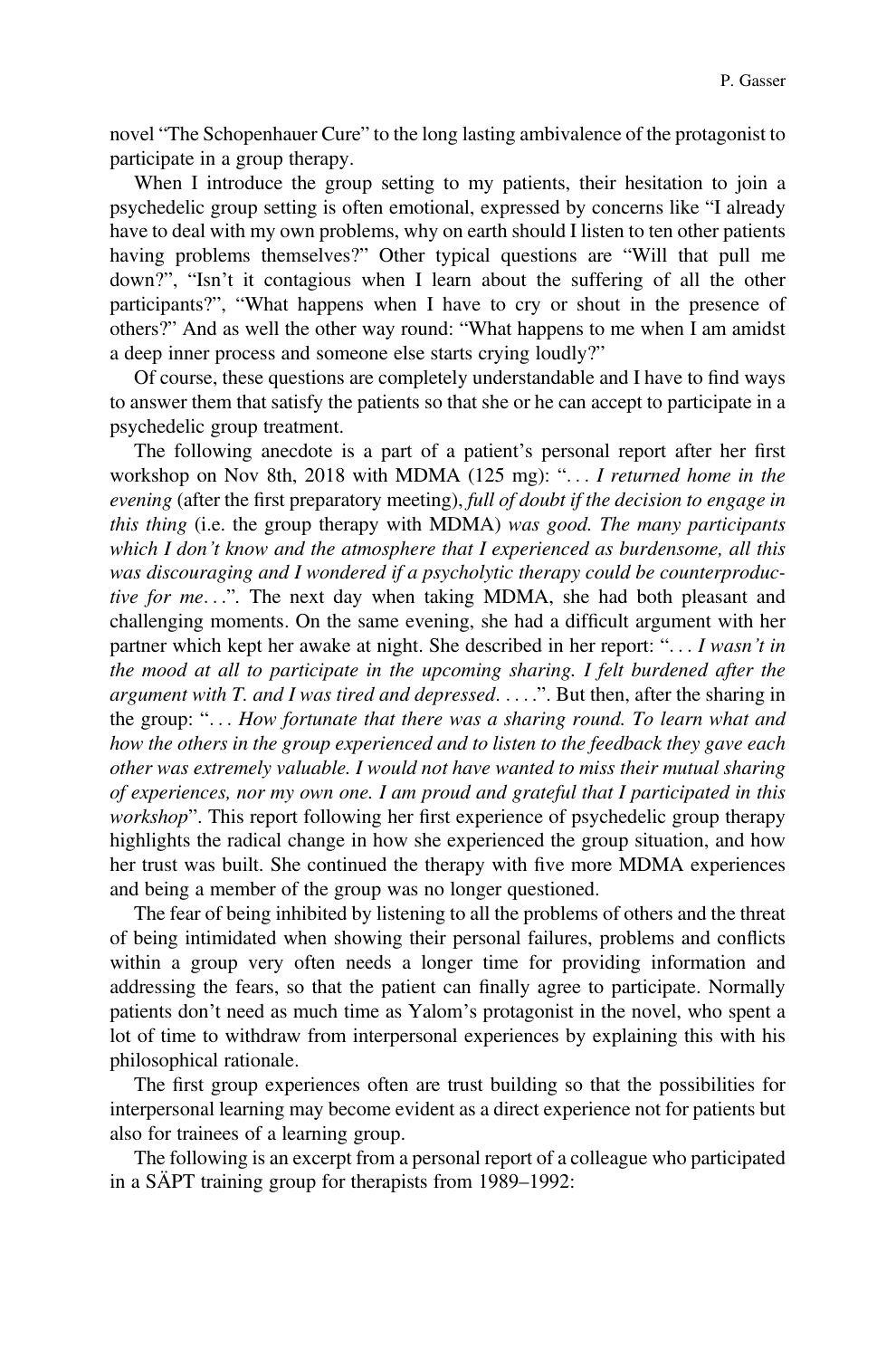#### Psychedelic Group Therapy

First Psycholytic training weekend. November, 17th – 19th, 1989. MDMA 125 mg.

Although I dealt with being open to everything that would occur to me and I tried not to have any expectations ... I was quite afraid when entering the room. There were far too many people and they all seemed to know each other, only I didn't know anybody. I felt excluded and somehow wrong here. ... I had pictures of religious sects, whose members always seem to be so suspiciously nice and cheerful. I really felt bad and I decided that this would be the last weekend.

It is difficult to describe the next day, because it was an un-describable experience. Suddenly there were no limits, not inside nor outside. There was no more inner chat, no selfcontrolling ego. There was pure being. I felt a floating calmness within myself ... and a connectedness with every single person, and together as a whole in that room.

Unsurprisingly, this colleague remained in the group and completed all 3 years of training.

Benefits of psychedelic group therapy and group therapy in general are the learning of empathic contact and prosocial behaviour, the sharing of real life matters with others and learning from each other.

I learned that some members of the ongoing psychedelic group therapy meet in between the group sessions. Unlike for psychoanalytic groups, where such meetings are discouraged and seen as a resistance to bring all the important topics into the therapy process, I mostly see the wish to meet for members of the psychedelic group as a part of the integration process. Having the strong experience of connectedness with other participants and meeting them in ordinary life can be a step of normalizing a far-out experience in a non-ordinary state of consciousness. The psychedelic experience is a journey into inner realms and sometimes into spiritual dimensions of human existence. These deep encounters have to be brought back and translated into everyday life, like Christian Scharfetter stated (Scharfetter [1997\)](#page-11-16): "I am not so much interested in what kind of spiritual experiences people have, I am more interested in what they have done with them".

The group provides the opportunity for one of the first steps of integration of the experience, because there are living beings around with whom it is possible to get into contact, to share, to hold, to understand and being understood. However, in my own groups, I discourage too much contact during the acute effect of the substance for the first 5 h approximately. This allows an undisturbed individual process. But after that, a gentle and precautious contact (always asking the other person if it is okay to approach) can be of great help and be deeply relaxing.

# <span id="page-4-0"></span>4 Psychedelic Group Therapy in Switzerland

In Switzerland, we already have a tradition of conducting therapy with mind-altering drugs in group settings. Two of the founding members of SÄPT were trained in the individual one-on-one treatment setting approach with Stanislav Grof in Czechoslovakia (Juraj Styk) or with Hanscarl Leuner in Germany (Peter Baumann). But they applied a group setting approach immediately in 1988 when they received their special permission for treatments with MDMA or LSD (Jungaberle and Verres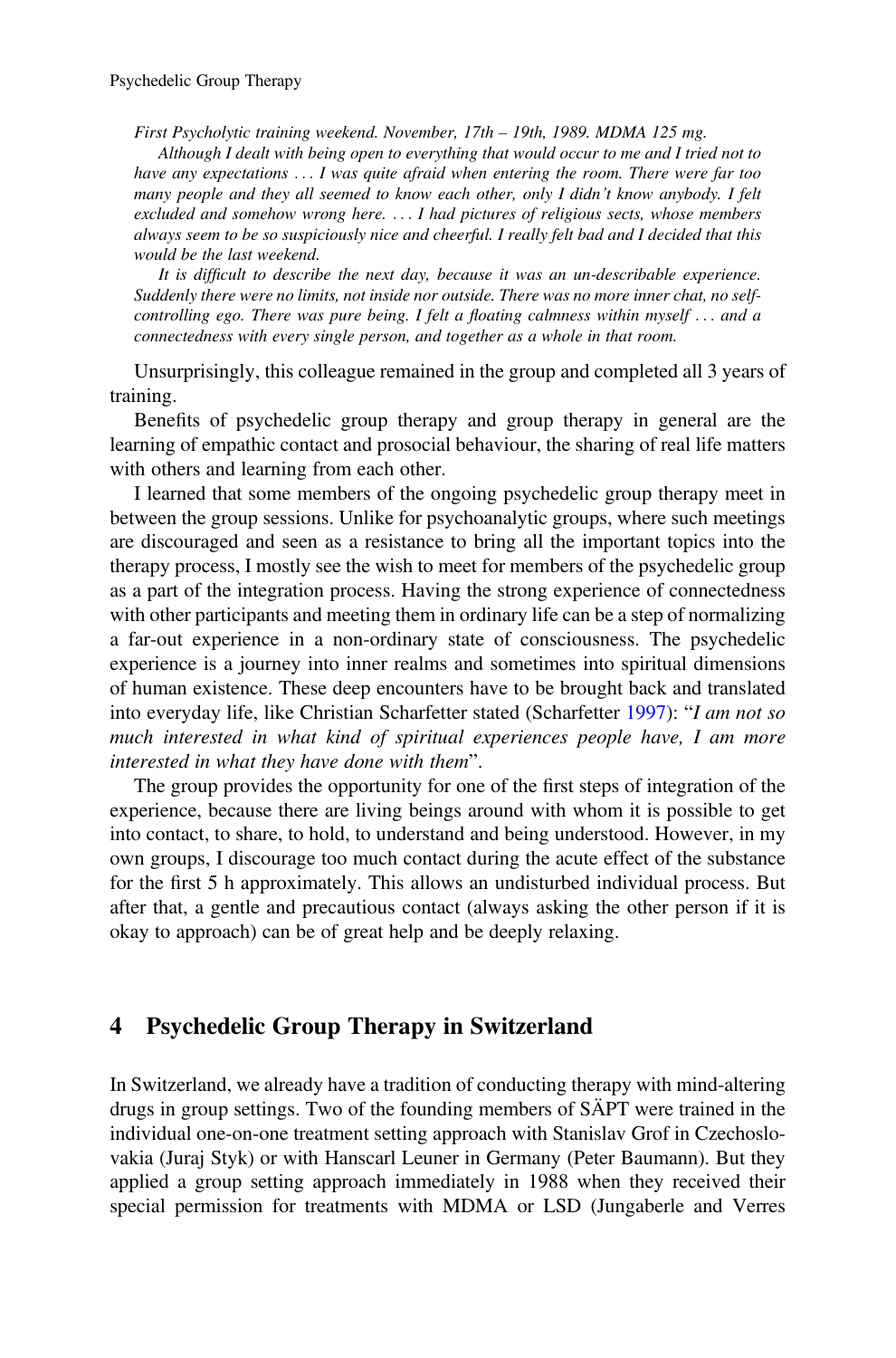[2008\)](#page-11-17). Benz [\(1989\)](#page-11-18) interviewed the members of SÄPT that worked with MDMA and LSD for his dissertation. In four of six different settings he describes that the therapists worked with psychedelic group therapy. So, the vast majority of the treatments done by SÄPT from 1988 until 1993 (nearly 200 patients in total) were done in groups. They showed surprisingly good outcomes as stated in a follow-up investigation (Gasser [1996](#page-11-19)). It is to say that the psychedelic group therapy sessions were incorporated for a majority of patients in an ongoing individual talking psychotherapy. On average the patients underwent seven sessions with MDMA and/or LSD within 3 years and during this time 70 individual talking psychotherapy sessions were held.

The 3-year training that SÄPT offered for therapists from 1989 until 1992 with 12 weekend workshops was all done in a group setting.

In addition to the general counterindications for psychedelic treatment such as risk for psychotic decompensation, severe personality disorder, acute psychological and especially suicidal crisis, there are a few more restrictions to psychedelic group therapy for people who are overburdened with the group situation. As part of my individual treatment permissions (so-called compassionate use) for psychedelic treatment, I treat a male patient with Asperger autism. He feels highly overwhelmed when he is around more than one other person and stated that he would not be able to come to such a group. Another patient is visually impaired (secondary blindness after retina impairment). She said that she would not have enough sense of security and orientation when together with so many others in the same room while being under the influence of LSD. During the preparation phase of the treatment, it is to determine whether participation in a group would be a permanent obstacle for a therapeutic process, even harmful. Or a difficult challenge only and worth of being confronted.

Another concern that people often raise is whether such groups tend to be chaotic and non- manageable. I have no reporting about such escalations in the cases I have overseen in a therapeutically oriented and legally regulated setting, i.e. the population of about 200 patients of the publications of Gasser ([1996\)](#page-11-19) and Schmid et al. [\(2020](#page-11-20)).

However, in an illegal context which is by nature less controlled and where maybe new substances are administered, the risk for incidents in my opinion is higher.

During an underground group therapy workshop in Berlin in 2009, two participants died and two others were several weeks in hospital treatment due to the therapist combining two substances (MDMA and Methcathinone) and applying a 10 times overdosage of MDMA (information from the therapist involved, during a personal conversation).

In Handeloh, Germany, in 2015, a massive overdosage of an unknown new substance happened during an underground group gathering of health practitioners. In a large-scale ambulance operation 27 therapists had to be treated in emergency at the location where the workshop happened.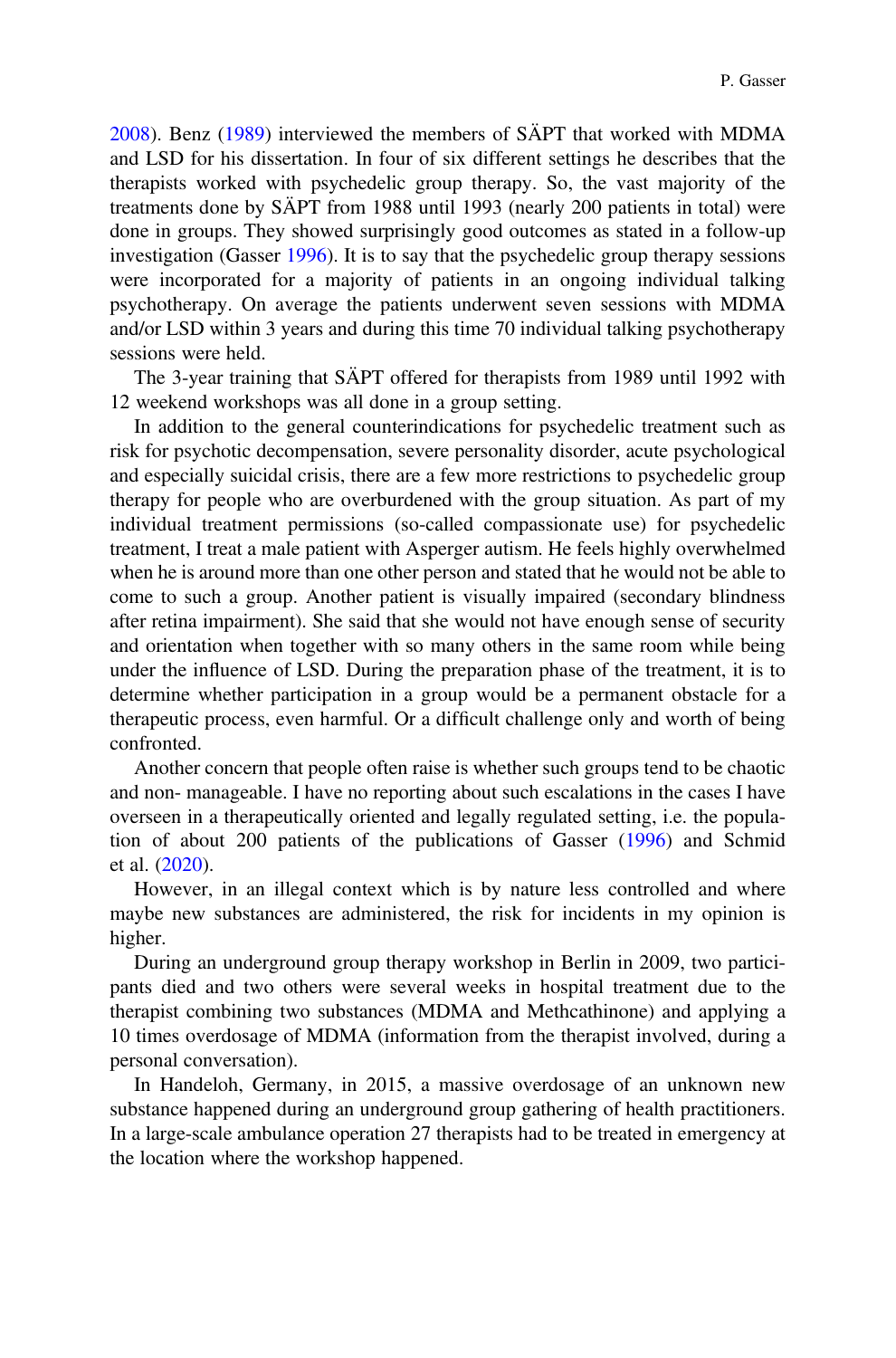# <span id="page-6-0"></span>4.1 Group Therapy in the Current Program for Limited Medical Use of Scheduled Substances

After 2014 the Swiss Federal Office for Public Health (Bundesamt fuer Gesundheit, BAG) has given individual permission for patients to be treated with LSD or MDMA (and from 2020 on also for Psilocybin) given that they already underwent other psychotherapies and/or pharmacological therapies with insufficient outcomes. The term "compassionate use" is lent from oncology where individual treatments with new compounds that are not licensed yet can be individually permitted by the authorities.

When my colleague Peter Oehen (a psychiatrist-psychotherapist and also member of SÄPT) and I started with these so-called compassionate use treatments, we initially treated patients in an individual setting like we did in our pilot studies (Oehen et al. [2013](#page-11-21); Gasser et al. [2014](#page-11-22)). When I first requested permission to treat the patients in groups, the authorities expressed concerns about safety and manageability of difficult situations in group treatment. We agreed that first I would do a small group of three patients and report after the session.

Because that group went well, the BAG agreed to let me continue in groups, allowing myself to reflect on setting, size, frequency and structure of the groups corresponding to my therapeutic reflections and methods.

Schmid et al. [\(2020](#page-11-20)) evaluated the data from patients receiving LSD within a psychedelic group therapy and compared it with data from research with healthy volunteers receiving LSD in an individual setting. She wanted to know whether acute effects of LSD differ between healthy volunteers and patients coming to treatment and also between participants taking the substance in a group or in an individual setting. She demonstrated that the acute drug effects in a group setting are quite comparable for categories of the altered states questionnaire (5-ASC) between group therapy with patients and individual setting with healthy volunteers. See Fig. [1](#page-6-1) for detailed comparison (Table [1](#page-7-0)).

<span id="page-6-1"></span>

Fig. 1 A group session with LSD and MDMA (left) and the next day's sharing round (right) are part of a 3 days' workshop offered in the current research of psychedelic group therapy in Switzerland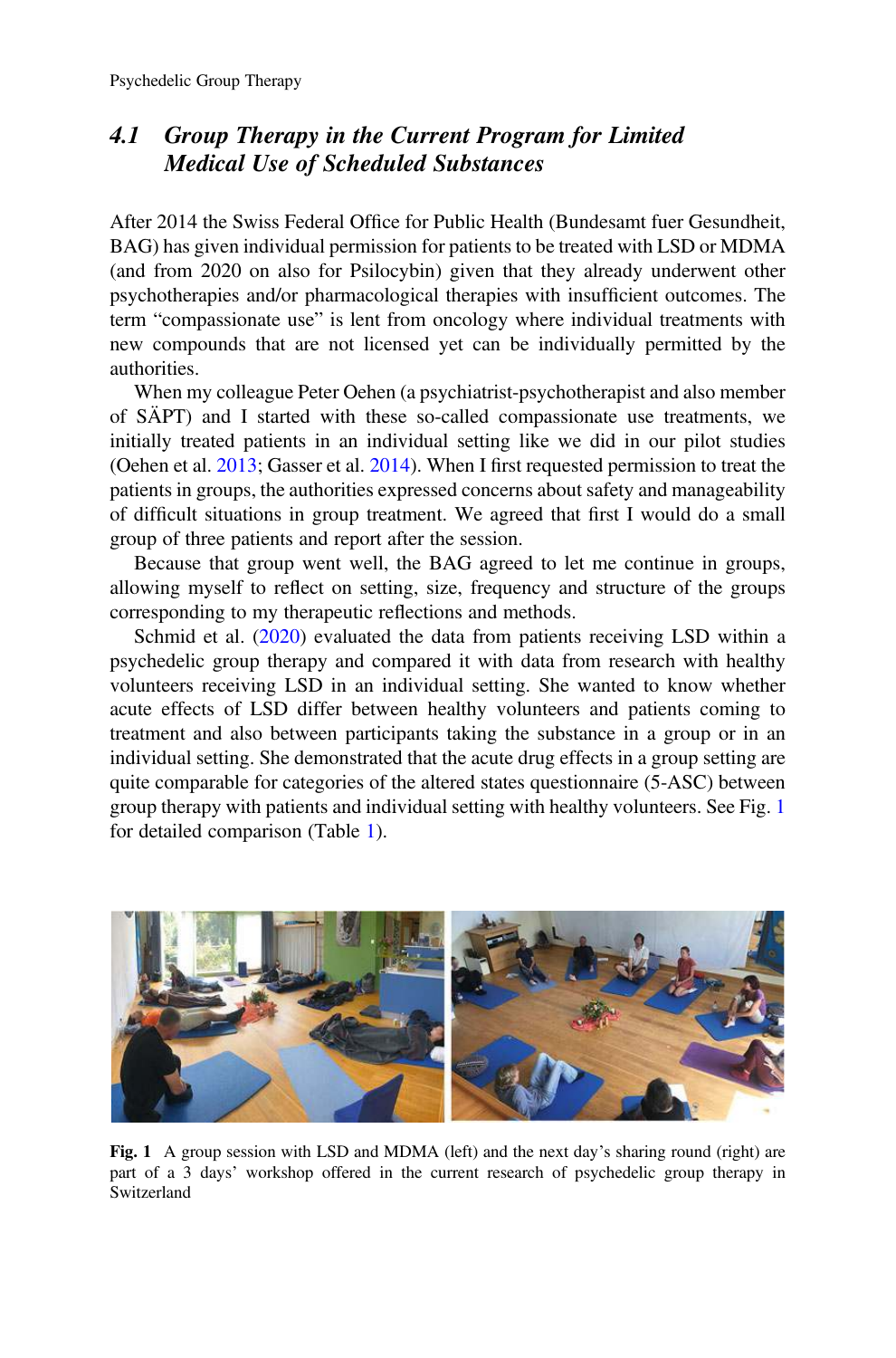<span id="page-7-0"></span>Table 1 Effects of lysergic acid diethylamide (LSD) on the first completed five dimensions of Altered States of Consciousness (5D-ASC) scale in patients in the compassionate use group therapy  $(n = 11)$  and in healthy volunteers  $(n = 40)$ . Overall, LSD produced similar effects in patients in the compassionate use group therapy and healthy volunteers. LSD predominantly increased ratings of OB and VR in all subjects. However, increases in VR were significantly greater in healthy subjects receiving 200 μg LSD compared with patients ( $p < 0.05$ ). Ratings of "audio-visual synaesthesia", "changed meaning of percepts" and "blissful state" were higher after 200 μg LSD compared with patients ( $p < 0.05$ ), but also compared with 100 μg LSD in healthy subjects ( $p < 0.01$ ). (Abbreviations: ASC: Altered States of Consciousness (summation score); OB: Oceanic Boundlessness; AED: Anxious Ego Dissolution; VR: Visionary Restructuring; AA: Auditory Alterations; VIR: Vigilance Reduction)



After 2016, Peter Oehen and I decided to do the LSD and MDMA group sessions together and we asked a female co-therapist to work with us in these workshops. This allowed us to always have three therapists and both genders in the group. From 2016 until February 2020, we ran four group workshops per year. During that time we directed groups of 5–13 patients and we included patients using LSD and MDMA in the same group. We encouraged a quiet meditative setting. For this setting the patients with MDMA were instructed to stay calm and mindful even when the main action of MDMA is fading out (approx. 6 h). The action of LSD is longer (8–12 h).

For our own training, Oehen and I were participants in the SÄPT training program from 1989 to 1992. In this context we appreciated workshops that lasted 3 days, with the day of the drug experience on the second day. That allows to have completely separate time slots for preparation and integration processes.

For our compassionate use psychedelic group therapy in Switzerland we usually met on Wednesday evening at 7:30 pm (day 1). For about 2½ h we did basic mindfulness or breathing exercises, nonverbal contact exercises with other participants or guided imagery. Then we sat in a circle and all participants shared thoughts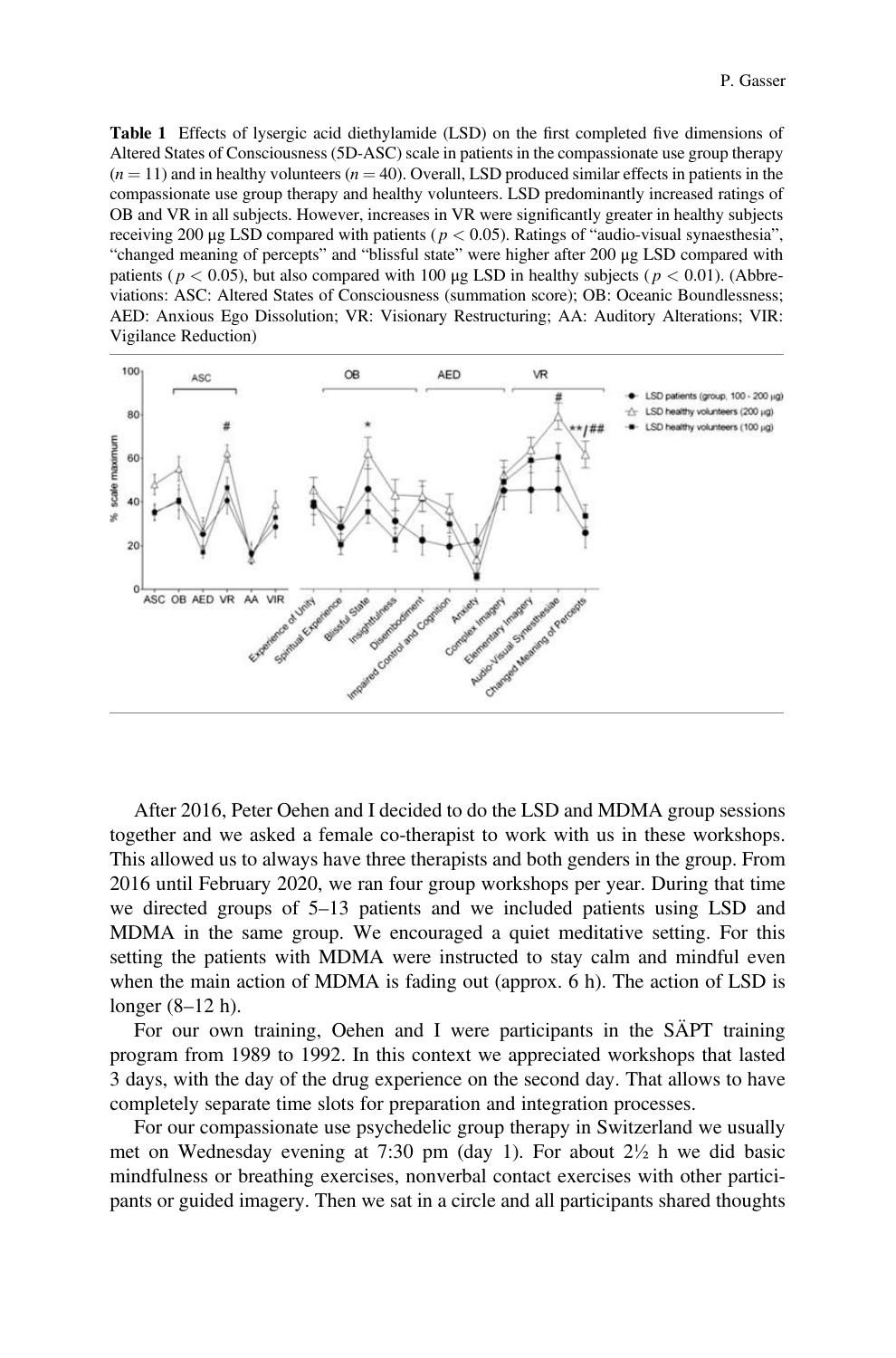with the group regarding their current personal situation as well as their fears and expectations concerning the next day. Questions about the following day, dosing, setting, etc. were answered and finally they listened to one or two pieces of music in a relaxed way laying on the mat the same way they would do the next day. Around 10 pm they were released and went home or to the hotel.

On Thursday (day 2), we met at 9:30 am. Everyone found a place where she or he would feel comfortable for the whole day, and oral intake of the substance happened at 10 am approximately. We administered LSD in doses varying from 100 μg to 200 μg with very few exceptions from that dosing (when there was a lack of effect with 200 μg) and MDMA as a standard dosage of 125 mg. Until now, we had no treatments with Psilocybin for limited medical use in Switzerland because this substance was not available. This will change in 2021, so we will be able to offer treatments with Psilocybin as well.

Every participant has approval for one specific substance only. It is possible to replace one substance with another over the course of the treatment (e.g. starting with MDMA for two or three sessions to process traumatic experiences and to allow to feel confident with oneself and the group and then changing to LSD for existential issues). This requires a further report to BAG explaining the reason for the change.

On the day of the session with the substance, we varied between music and a quiet meditative atmosphere, with about one-third of music and two-thirds of silence. Participants did not wear headphones or eyeshades, so they listened to the music from the hi-fi system and regulated visible contact to the outer world by opening or closing their eyes. The therapists went to the mats where the patients were asked how their actual state was and offered a guided process, short talks or touch, such as a gentle hold of the hand or putting the hand on the shoulder (i.e. soothing, caring and reassuring touch but no structured body work to induce specific processes) and guiding them through their processes of anxiety, psychic pain, grief, anger, etc. When strong emotional processes appeared, longer phases of close presence or physical contact were necessary.

For every workshop, we alternated the role of the leading therapist who moderated the sharing rounds, played the selected music, and sometimes gave advice to the whole group (like bringing attention inwards again, connecting with breath, etc.).

During the first few hours of the drug action (usually until 3 pm approximately) there was not (and should not be) much interaction between the patients. Extended interaction would disturb the inner process in the opening and plateau phase of the experience.

Around 4 pm, the participants with MDMA slowly came back to a more everyday-like state of consciousness. We advised them to remain silent, with the main attention directed inwards and to move cautiously in the room. When approaching other people, they should ask them if it feels right to be in touch for a short while. In the last hours of the experience, to be connected to real and present persons can be of help in integrating and transforming the spiritual and/or regressive experiences towards everyday behaviour.

Around 6 pm, we had a picnic in the room while sitting on the floor. At 7 pm, patients were allowed to leave the room and be brought home or to their hotel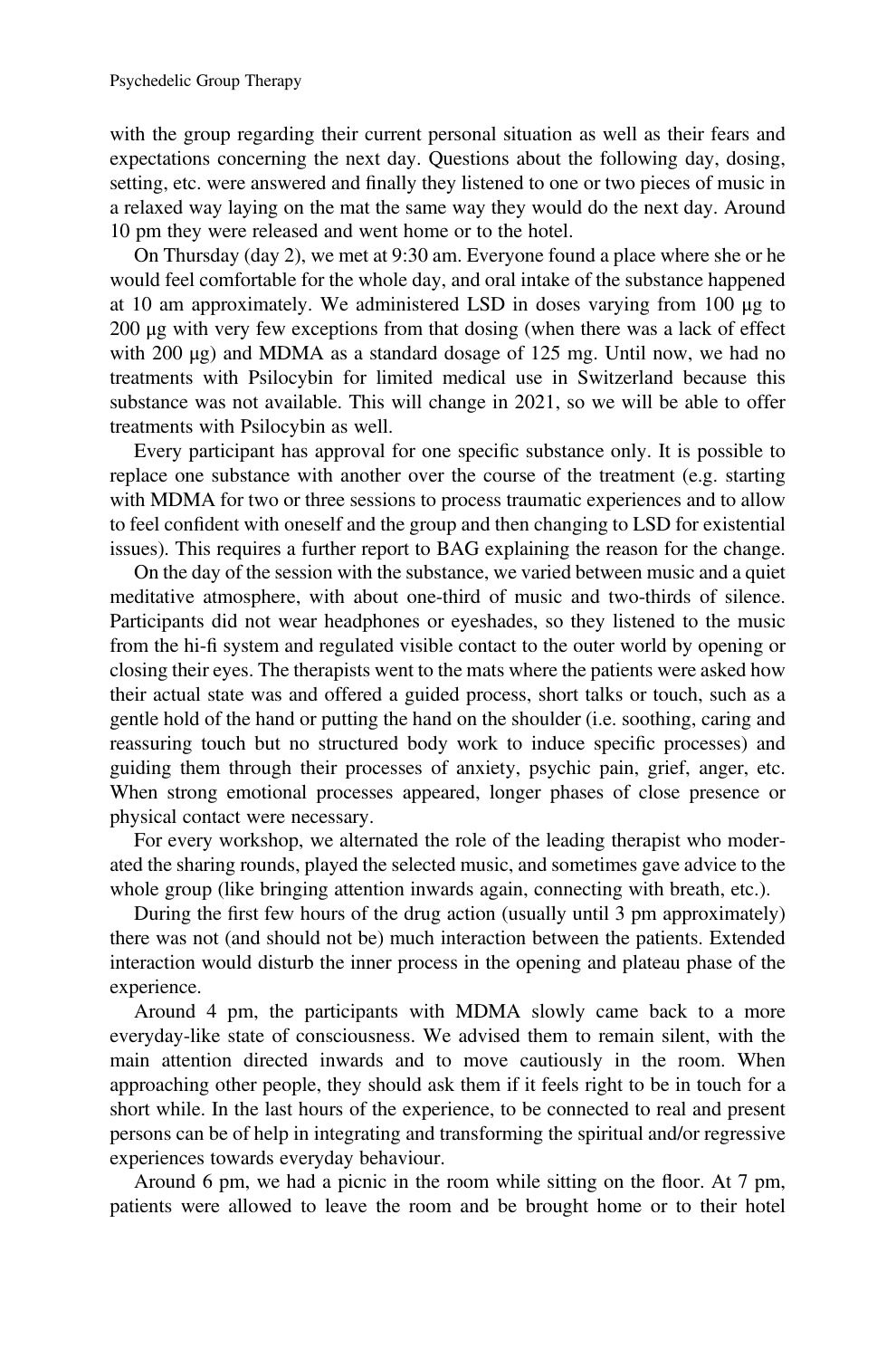(no one is allowed to drive on that evening). Alternatively, they could choose to stay in the room for another 2–3 h and relax and leave then. Often one of the participants played some music, some people danced smoothly or laid on the mat talking or relaxing.

On Friday (day 3), we met at 9:30 am for sharing in the group. Everyone talked in detail about their experiences of the previous day. This was an important part of the workshop. We called it an integration step, i.e. participants had to find words for the rich, overwhelming, associative, often ineffable, spiritual or psychodynamic processes they experienced. Integration is not only recounting and reporting to the others in the group, but also – and maybe even more so – a step towards understanding and incorporating the drug session. There was also an important group dynamic that usually showed up on this third day, when participants could look to others who either had similar difficulties or experienced a certain situation or music in a different way. They also gave feedback or received such from other participants.

At the end of that sharing, around 12.30 pm, all patients were given advice to treat themselves carefully over the course of the next days, since they were still open in perception and emotion and thus vulnerable. They were asked to write a personal report of the workshop on the same or the next day and to bring this to the next individual psychotherapy session usually happening the following week.

The scheduling for the next group workshop was done individually depending on the therapeutic process. Most of the patients did three or four experiences with psychedelics during the year.

In 2020 we had to interrupt the group treatment due to COVID-19 pandemics, also Peter Oehen retired by the end of that year. I have planned to continue the group treatment as soon as the pandemic restrictions allow, within the same structure as described here.

# <span id="page-9-0"></span>5 Discussion and Conclusion

Administration of mind-altering substances in groups has a long tradition in human history (Furst [1972](#page-11-23)).

Underground group therapy, i.e. illegal consumption of scheduled substances in groups is happening to some extent in many places of the world (Stolaroff [1997;](#page-11-10) Meckel Fischer [2015](#page-11-11)).

Group therapy or group learning in psychological treatment or support settings have also proven their usefulness over the last decades (McDermut et al. [2001;](#page-11-4) Barkowski et al. [2020\)](#page-11-3).

The research of the risks and benefits of psychedelic group therapy has hardly started in recent times and scientific data that has been published until now is from studies done in the 1950s and 1960s (Trope et al. [2019\)](#page-11-12).

This article describes and summarizes experiences and anecdotal reports of group therapy conducted by myself and colleagues in Switzerland. These constitute mostly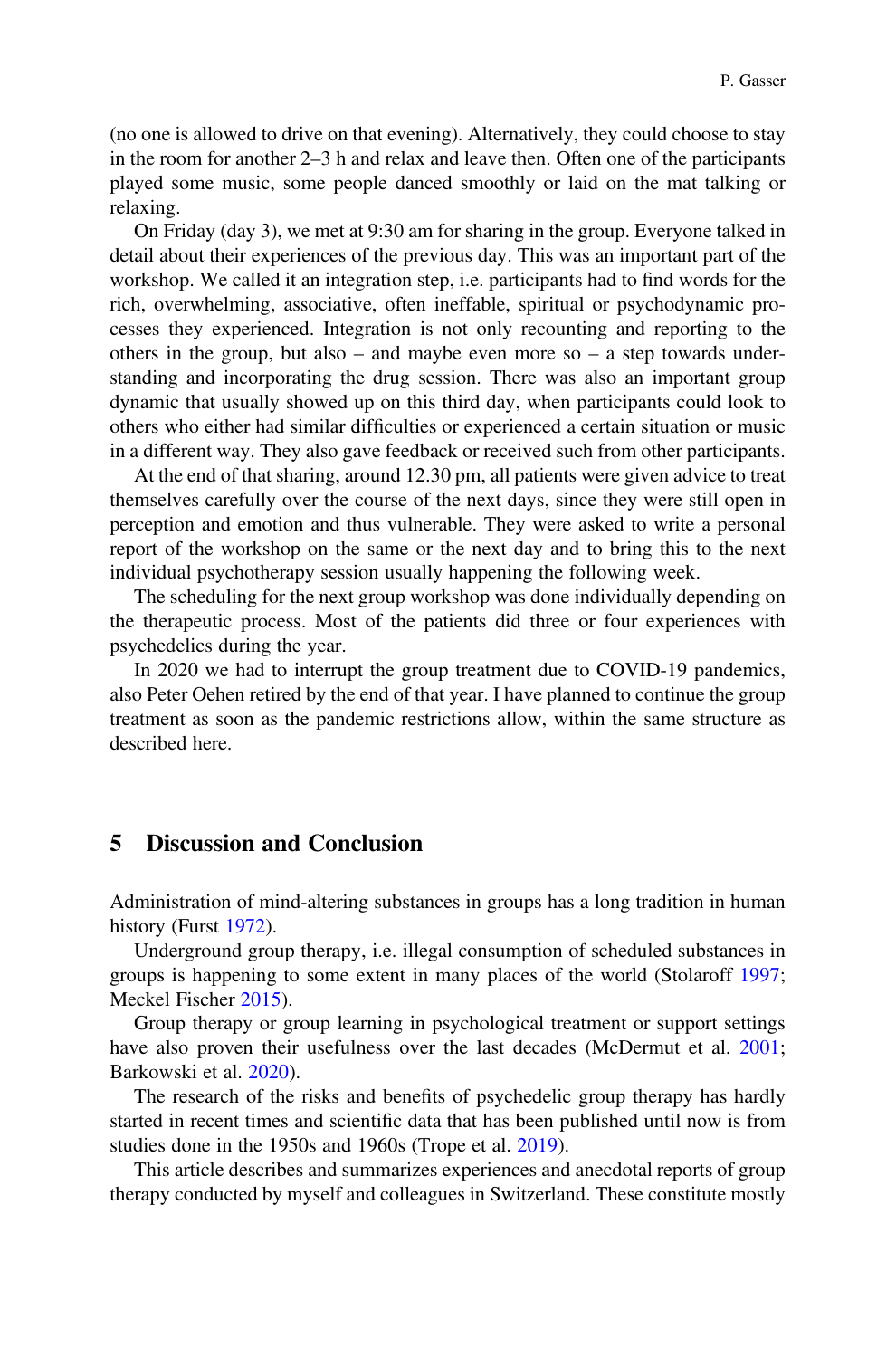positive findings and encouraging reports about psychedelic group therapy. However, their level in terms of scientific evidence is still poor.

The program for restricted medical use of psychedelics in Switzerland, based on individual approval of treatments is a precious possibility to treat individually, i.e. outside standardized research protocols. It gives hope and perspective to severely ill people in the sense of "compassionate use" treatments.

The Swiss authorities are open enough to give permission to different kinds of psychological distress and psychiatric diseases. Thus, we can get preliminary data and gather experiences with problems that are poorly researched yet, e.g. obsessive compulsive disorder, cluster headache, gambling, etc. or treatment of PTSD (Posttraumatic Stress Disorder) with LSD or establishing a group therapy setting to allow to test the usefulness of psychedelic group therapy.

Another consideration is the economic aspect of psychedelic group therapy. It is obvious that a treatment that requires personal guidance and surveillance by one or even two therapists for at least 6 h (Psilocybin, MDMA) or at least 9 h (LSD) will be an expensive treatment. A group setting allows a better cost effectiveness ratio since the therapists' fees can be distributed among multiple patients. This advantage of course will be of importance only after having shown scientifically that this treatment setting is safe and effective.

In order to learn more about the safety and efficacy of psychedelic group therapy, we have to start with clinical research based on today's methodology in order to learn more about safety and efficacy of this setting.

For now, the placebo-controlled randomized trial is the only way to develop "scheduled narcotics with no medical and scientific value" (this is the legal term they are labelled, although they are not narcotic at all in the way they act) into prescribable medicine. This is the golden standard of drug research. However, we already know that the placebo control condition is a major problem when doing research with highly psychoactive drugs. It is very probable that there will be unblinding for the patient as well as for the therapist. This is highlighted by the pilot study with LSD-assisted therapy (Gasser et al. [2014](#page-11-22)) in which the patients and therapists had to guess after the session whether the participant was taking 200 μg LSD or the active placebo 20 μg LSD. The patients' guesses were correct in 23 of 24 sessions and the therapists were correct in 24 of 24 sessions.

To look for alternatives to the placebo-controlled trial has another, even more important aspect. The evaluation of risk and benefit of psychedelic group therapy will be psychotherapy research with the methods and standards of psychotherapy as well as drug research because it is really both not just one or the other. Sound methodological approaches still need to be developed to reveal the value and the difficulties of psychedelic group therapy.